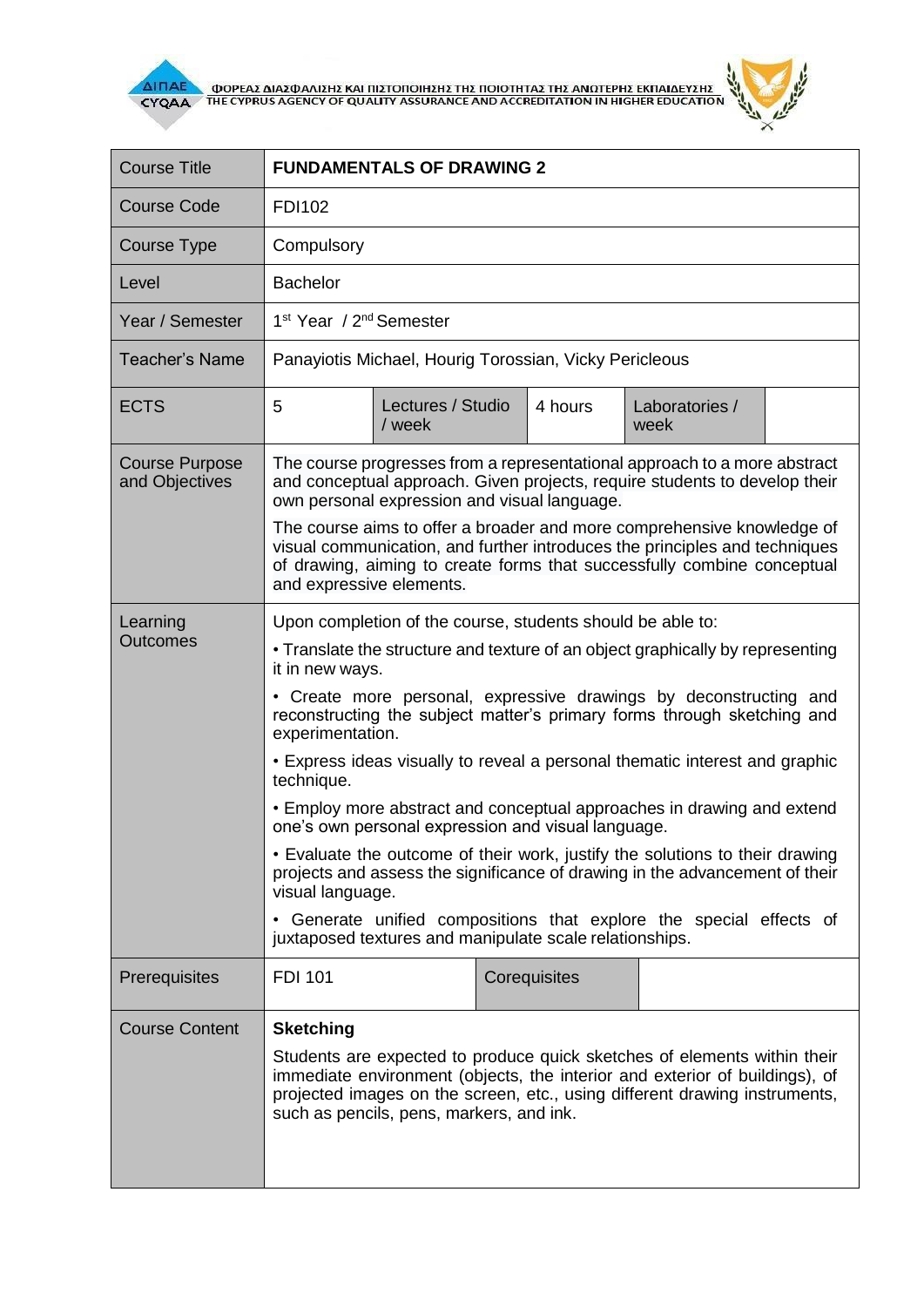

**TA** 



|                         | Close-up drawings<br>The students are expected to produce close-up pictures of a chosen subject<br>giving particular emphasis on structure as well as the different contrasting<br>textures (i.e. Shiny, rusty, etc.).<br><b>Mixed media experimentation</b><br>Based on their close-up drawings, the students are invited to produce one<br>experimental composition combining different techniques and materials.                                                                                                                                                                                                                                                                                                                                                                                                                                                                                                                                                                                                                                                                                                                                                                                              |
|-------------------------|------------------------------------------------------------------------------------------------------------------------------------------------------------------------------------------------------------------------------------------------------------------------------------------------------------------------------------------------------------------------------------------------------------------------------------------------------------------------------------------------------------------------------------------------------------------------------------------------------------------------------------------------------------------------------------------------------------------------------------------------------------------------------------------------------------------------------------------------------------------------------------------------------------------------------------------------------------------------------------------------------------------------------------------------------------------------------------------------------------------------------------------------------------------------------------------------------------------|
| Teaching<br>Methodology | The taught part of the course is delivered through lectures and visual<br>presentations. Extensive project briefing, analysis and visual examples are<br>part of the content. Through in-class practical drawing workshops and short<br>exercises, students are encouraged to experiment and expand their creative<br>vision. Group critiques of students' work allow for a thorough examination of<br>the class progress, while at the same time, the student receives acute<br>feedback on their own work. Through the creative use of drawing, sketching,<br>photocopying, and collage, students are further encouraged in developing<br>their work. The e-learning site of the course is also a valuable tool as<br>students can have access to various references as well as notes of class<br>lectures.                                                                                                                                                                                                                                                                                                                                                                                                    |
| <b>Bibliography</b>     | References<br>1. Hruska, L. (Ed.), Drawing from the Modern 1880-1945. MoMA: New York,<br>2004<br>2. Hruska L., (Ed.), Drawing from the Modern 1945-1975. MoMA: New York,<br>2005<br>3. Hruska L., (Ed.), Drawing from the Modern 1975-2005. MoMA: New York,<br>2005<br>4. Frankel, D. (Ed.), On Line. Drawing through the twentieth Century. MoMA:<br>New York, 2010<br>5. Davidson, M. (Ed.), Contemporary Drawing. Key Concepts<br>and<br>Techniques. Watson Guptil: New York, 2011<br>6. Maslen M. & Southern J. (Eds.), Drawing Projects. An Exploration of the<br>Language of Drawing. Black Dog Publishing: London, 2011<br>7. Kovats T. (Ed.), The Drawing Book. A Survey of Drawing: The Primary<br>Means of Expression. Black Dog Publishing: London, 2005<br>8. Frankel, D. (Ed.), Drawing Now: Eight Propositions. MoMA: New York,<br>2002<br>9. Dexter E., Vitamin D. New perspectives in Drawing. Phaidon: London, New<br>York, 2005<br>10. Schroder K. A., German M., Lahner E. (Ed.), Drawing Now. Hirmer:<br>Albertina, 2015<br>11. Katharine Stout, Contemporary Drawing: From the 1960s to Now. TATE:<br>London, 2014<br>12. Marshall R., Sawdon P., Drawing Ambiguity: Beside the Lines<br>of |
|                         | Contemporary Art. I.B. Tauris: London, 2015<br>13. Busch D., Klanten R. (Ed), The Age of Collage: Contemporary Collage in<br>Modern Art. Gestalten: Berlin, 2013                                                                                                                                                                                                                                                                                                                                                                                                                                                                                                                                                                                                                                                                                                                                                                                                                                                                                                                                                                                                                                                 |